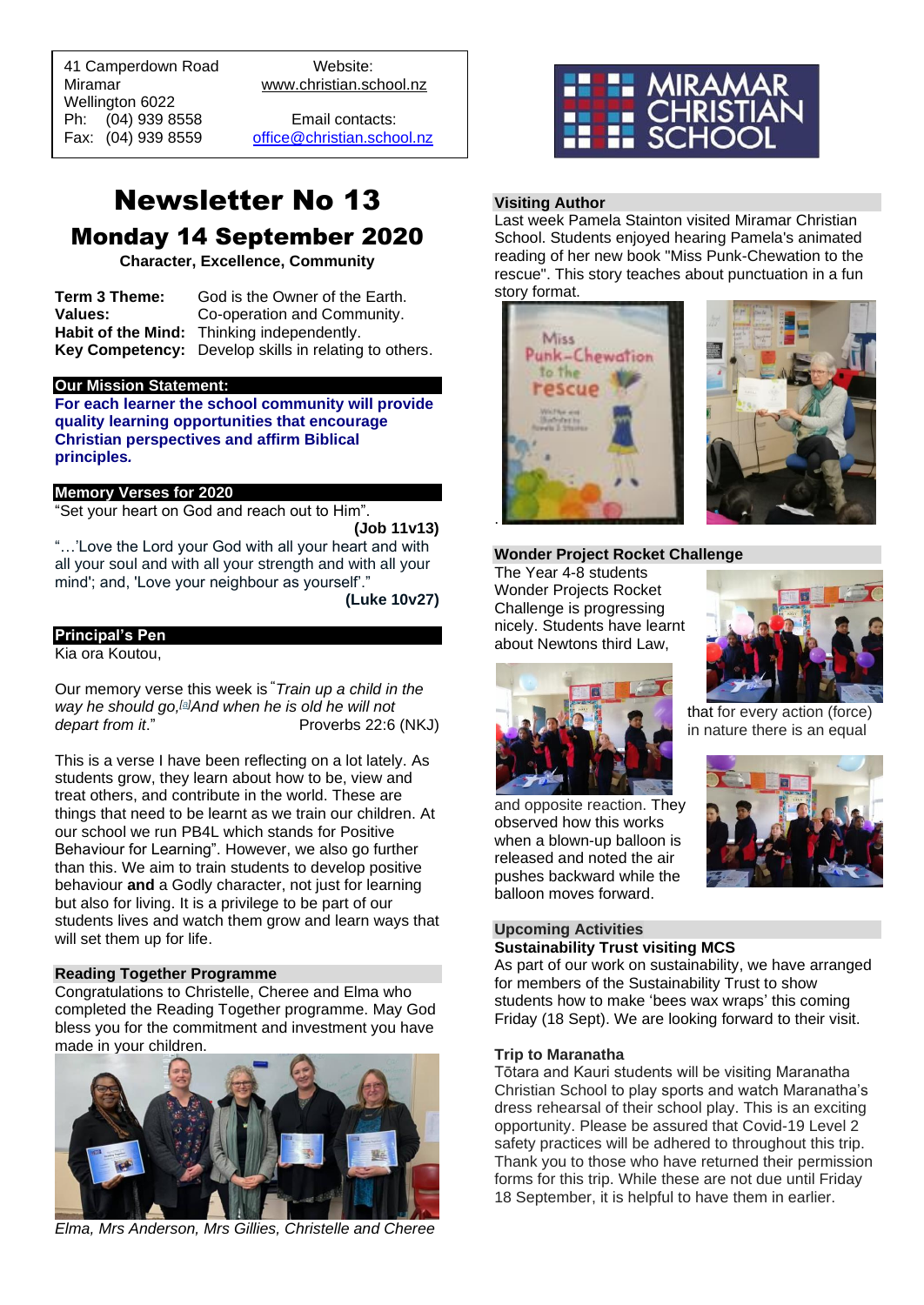### **Keeping Ourselves Safe Meeting**

Next term we will be running the Police "Keeping Ourselves Safe" Unit. This unit is designed to help prevent child abuse. In this unit students will among other things, learn about safe and unsafe touch and identify safe adults to talk to when they are concerned about things that are happening to them. We are holding a meeting from **9–9:30am** on **Wednesday 23 September 2020** at school to let you know about what will be taught and provide you an opportunity to ask questions about it. Constable Aaron Dann (School Community Officer) will run this meeting. This is timed so you can drop your children to class and then attend. Please feel free to bring your pre-schoolers.

### **Swimming – watch this space!**

In response to parental request, we have booked swimming lessons at the Kilbirnie Aquatic Centre in Term 4. There will be a notice coming out about this by the end of the week in which we will be requesting assistance with transport.

### **Prayer**

### **Praise**

- For the opportunity to provide Christian schooling in Wellington.
- For the increased number of inquiries in the past 2 weeks.
- For answers to prayers.

### **Prayer**

- That God will grant students the ability to synthesis their learning about sustainability and apply it to life.
- That we, staff and whānau, would recognise teachable moments that can impact lives. For God's wisdom, anointing and blessing on the work of our, Principal, teaching staff, office manager and children.
- That current and future inquiries would turn into enrolments.
- Those who wish to come to Miramar Christian School would find suitable accommodation within proximity of the school.
- That God would continue to make Miramar Christian School visible in the community.
- That we as a Christian School Community would find practical ways to help others in our local and wider communities– that we could be a blessing to others.

### **Prayer Students**

• For our prayer students and their families: - **Week 9:** Makayla, Aadarsh, Adalayd **Week 10:** Elijah, Anton, Elena-Jin

We thank you for your on-going support. If you have any questions, please contact me (Kaye Gillies) on 021 293 5390.

> Shalom and Ngā Mihi **Kaye Gillies Principal**



## SCHOOL DIARY

| <b>Every Mon</b>      | Assembly (time to be advised)                  |
|-----------------------|------------------------------------------------|
| <b>Every Wed</b>      | Subway ordered lunch (optional)                |
| <b>Every Tues/Fri</b> | Wheels Day / Wear PE Uniform                   |
| <b>Every Thurs</b>    | Technicraft (Yrs 7-8)                          |
| <b>Every Fri</b>      | Music Lessons, 8:30am - 10:45am                |
| <b>Every Sun</b>      | 10am Gateway Baptist Church - all welcome      |
| <b>Sep</b>            |                                                |
| Mon 14 Sep            | Shared Assembly 2:30pm                         |
| Tues 15 Sep           | Sports @ ASB 1:20-2:05pm                       |
| Fri 18 Sep            | Sustainability Trust "Bees Wax Wraps" a.m.     |
| Fri 18 Sep            | Yr4-8 Library Visit 11:30am                    |
| Fri 18 Sep            | Kauri Class - Wonder Projects Rocket Challenge |
| Mon 21 Sep            | Maranatha School Trip - all day                |
| Mon 21 Sep            | BoT Mtg, 6:30pm, Rm 4                          |
| Tues 22 Sep           | Sports @ ASB 1:20-2:05pm                       |
| Wed 23 Sep            | Keeping Ourselves Safe Meeting, 9am            |
| Fri 25 Sep            | Mufti Day (bring a gold coin)                  |
| Fri 25 Sep            | Kauri Class - Wonder Projects Rocket Challenge |
| Fri 25 Sep            | End of Term 2 (3pm finish)                     |
| Oct                   |                                                |
| Mon 12 Oct            | Term 4 starts (9am)                            |

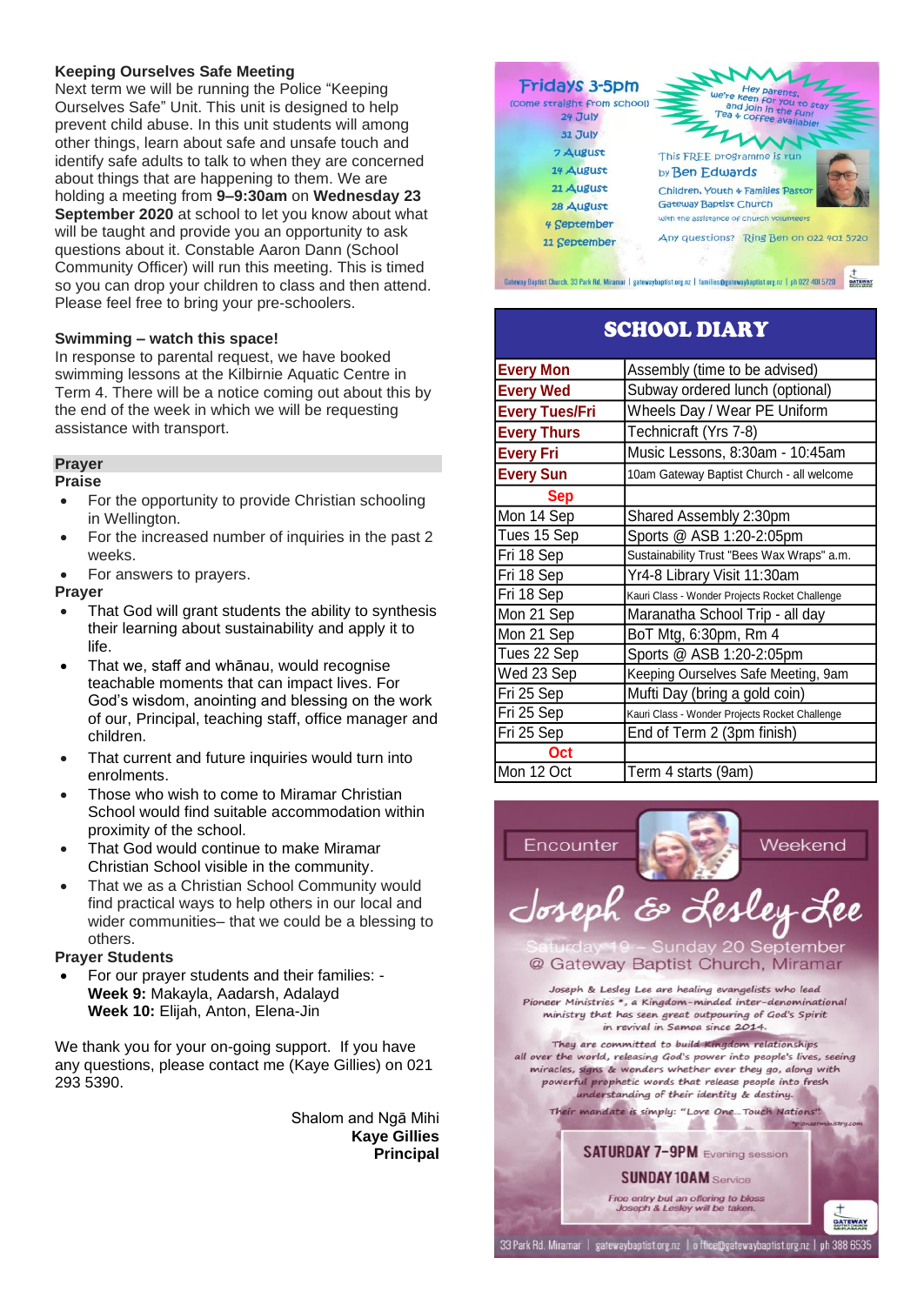### **Easts Junior Cricket - Girls & Boys**

Come play cricket at Easts Junior Cricket Club for 2020/21 season!

The club is pleased to offer 'no fees' this season. Season starts slightly later, on November 14, with practices starting up in Term 4.

Register online at <http://www.eastsjuniorcricket.co.nz/> We offer a range of cricket including mixed, girls-only, and league (formerly rep) cricket format. Any questions, contact club co-convenor Brian Gardner [briangardner055@gmail.com](mailto:briangardner055@gmail.com)



Theatre for Children Inc Presents:



These school holidays KidzStuff Theatre for Children are presenting Thumbelina, written by Rachel Henry and Directed by Hilary Norris.

**What:** *Thumbelina*

**When:** 26th September - 9th October 2020

**Where:** Tararua Tramping Club, 4 Moncrieff Street, Mt Victoria, Wellington

**Times:** Weekdays 10am & 11:30am, Saturdays 10am, no show Sundays

**Tickets:** \$11.00pp, Children under 2 Free **Bookings:** [www.](http://www.kidzstufftheatre.co.nz/)[kidzstufftheatre.co.nz](http://kidzstufftheatre.co.nz/)



# **S&CHEER BIGAIR GYMSPORTS OWHIRO BAY WGTN**

Gym is exceptionally rewarding for children and its super fun! Kids gain strength, flexibility, balance, and body control but they also learn determination and perseverance, through persistently practicing skills until they are achieved. Kids also gain resilience and confidence, as they extend themselves and learn new skills! Bigair Gym is a clean, pristine, exciting, kid friendly, state of the art gym facility! Our experienced coaches run classes in **Gymnastics, Tumbling, Trampolining, Parkour** and **Cheerleading**! BOOK NOW for Term 4! **Book now for our SEPT/OCT School Holiday Programme!** Half & full days available. It is great for kids to be active during the holidays whatever the weather! Contact Bigair Gym Owhiro Bay: 04 3838779 or [wgtn@bigairgym.co.nz](mailto:wgtn@bigairgym.co.nz)



# **SCHOOL HOLIDAY PROGRAMME** 29 SEPTEMBER-2 OCTOBER 2020



**Mixed Boys & Girls School Holiday Programme** Our popular School Holiday Programme is back in September/October 2020.

Coached by Miramar Rangers' Junior Development Officer, Stuart Widdowson, the programme will feature Miramar Rangers senior players. This is a holiday must for all of our budding football stars! **Girls Only Option**

### If it's your preference for your daughter to participate in a girls-only group within the programme, please select the girls-only drop-down option when registering.

### **Schedule**

9.00am - 3.00pm Tuesday 29 September - Friday 2 October 2020 Indian Sports Centre, Kemp Street, Kilbirnie 1/2 days are available for 4-6 year olds\* Individual days are available for everyone if required\*

### **Fees**

\$130 for 1 child for all 4 days

\$230 for 2 children for all 4 days

\$300 for 3 or more children for all 4 days\*

\*Free Miramar Rangers tee for those attending all 4 days.

### **Registration**

Register and pay for the programme through MyComet.

[https://mycomet-oceania.analyticom.de/en\\_NZ/login](https://mycomet-oceania.analyticom.de/en_NZ/login) (Once signed in, select 'Register' from the left-hand menu and locate the School Holiday Programmes on the list of products.)

\*Contact Rosie at miramarrangersafc@gmail.com for information about fee adjustments for 1/2 days or multiple children.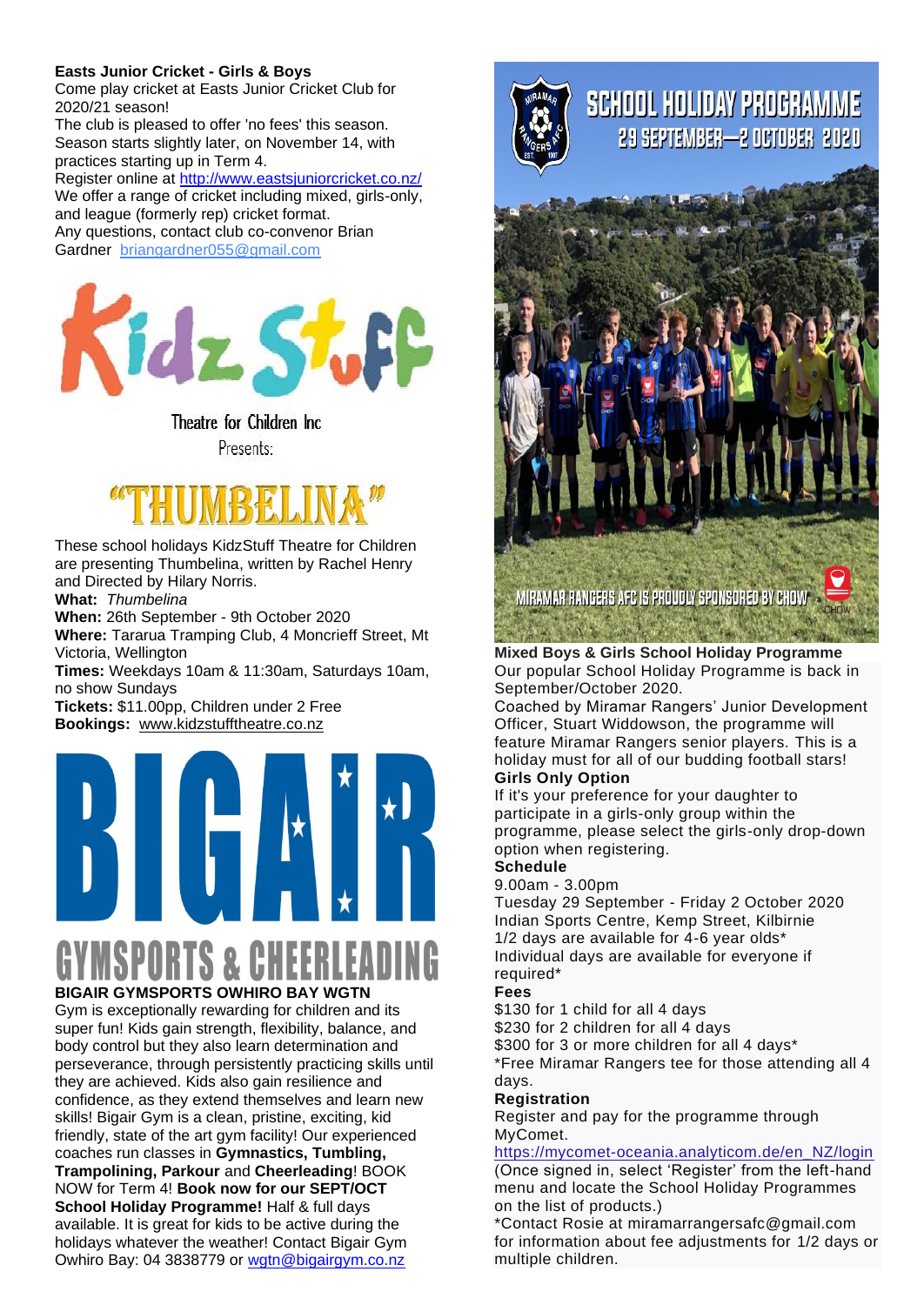# **Harbour City** Gymnastics \* \* \* \* \* \* \* \* \* **CELEBRATING 10 YEARS**

"Gymnastics is a great and fun activity for developing confidence, coordination, strength and agility. Harbour City Gymnastics, Hataitai Park, are currently taking enrolments for Term 4 classes - from preschool to adults. Email our office [office@hcg.org.nz](mailto:office@hcg.org.nz) for further information or to register.

Join our gymnastics packed Term 3 school holiday programme. This will be running from Monday 28th September - Friday 2nd October 9AM - 3PM, \$40.00 per day. To register please visit [hcg.org.nz/holprog](http://hcg.org.nz/holprog) or contact [office@hcg.org.nz](mailto:office@hcg.org.nz) - Spaces are limited so be in quick!"



### **Elements Rhythmic Gymnastics**

Rhythmic Gymnastics is a mix of dance and gymnastics. It develops hand-eye co-ordination through the use of apparatus – rope, hoop, ball, clubs and ribbon. We are the only Rhythmic Gymnastics Club in the Wellington region.

If your son or daughter loves to dance and is looking for something a little different, then come along to a class and give it a try! Email **info@rhythmicgym.nz** to arrange a **FREE trial.**

We have classes available from Mon to Sat, min. numbers apply. Our classes are in Thorndon, just opposite the Botanical Gardens.

For more information about Elements and our classes, visit **rhythmicgym.nz**



### **Wilderkids is a school holiday programme with a difference.**

Wilderkids is all care, curiosity, having fun and making friends. Widerkids:

- Build shelters  $\sqrt{\phantom{a}}$
- Forage for food  $\textcircled{\small{\circ}}$
- Get crafty  $\bigcirc$
- Save the whales  $\mathbb{P}$
- Learn about nature C

**When:** 8:30am to 3:15pm, Mon to Fri, 28 Sep to 9 Oct **Where:** Innermost Gardens, 31 Lawson Place, Mt Vic **Who:** Kids aged 5-12

**Cost:** \$56 per day + 10% discount on full week bookings

We also save ten \$10 spots for families with a Community Services Card. For more information on Wilderkids head to [https://sustaintrust.org.nz/school-holiday-programme](https://sustaintrust.us16.list-manage.com/track/click?u=e3ea40b79a9c26edd1e13c2bc&id=de8617c207&e=5f83dde082)



**The Rock Academy – do you want to be in a band?** Are you 8 years old or older? Do you sing, play keyboards, bass, drums or guitar? Do you want to play gigs every term? Do you want to record in a recording studio and have your music on Spotify? If the answer is 'yes' then contact us today and book a free trial lesson with one of our bands.

We will place you with band members of a similar age and level.

**www.therockacademy.co.n**z – Ph: 021 565 750



## **School Holiday Computer Classes.**

Grand Training runs educational and fun computer classes, school holidays, Saturday or after school at Wellington Girls College and The Johnsonville Club for ages 5 to 15.

- Learn to Code; Scratch, Python or Java
- Learn to Code & Create 3D Games.
- Minecraft
- Web Design, HTML and CSS
- Build a PC
- Film and Video Editing
- Discovery Course in Computing suitable for younger children

Information & bookings: grandtraining.co.nz or call 499-2211